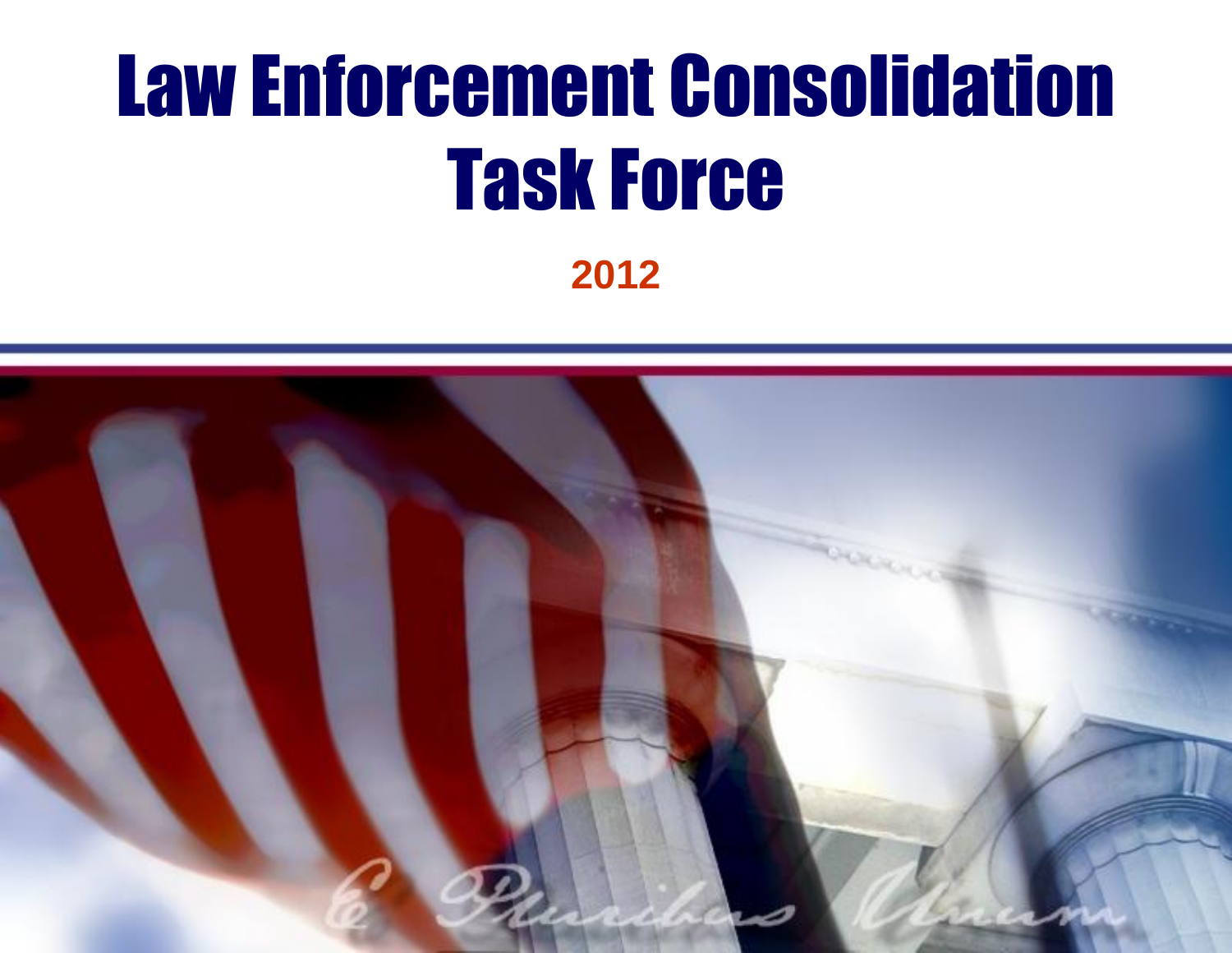# **OVERVIEW**

- 
- The Legislature enacted Senate bill 2160 which created the Law Enforcement Consolidation Task Force. The task force was directed to evaluate any duplication of state law enforcement functions and identify any functions that would be appropriate for possible consolidation.
- The Task Force performed an enterprise wide review of Law Enforcement statewide. Resulting in consolidation, best management practices, and policy refinement.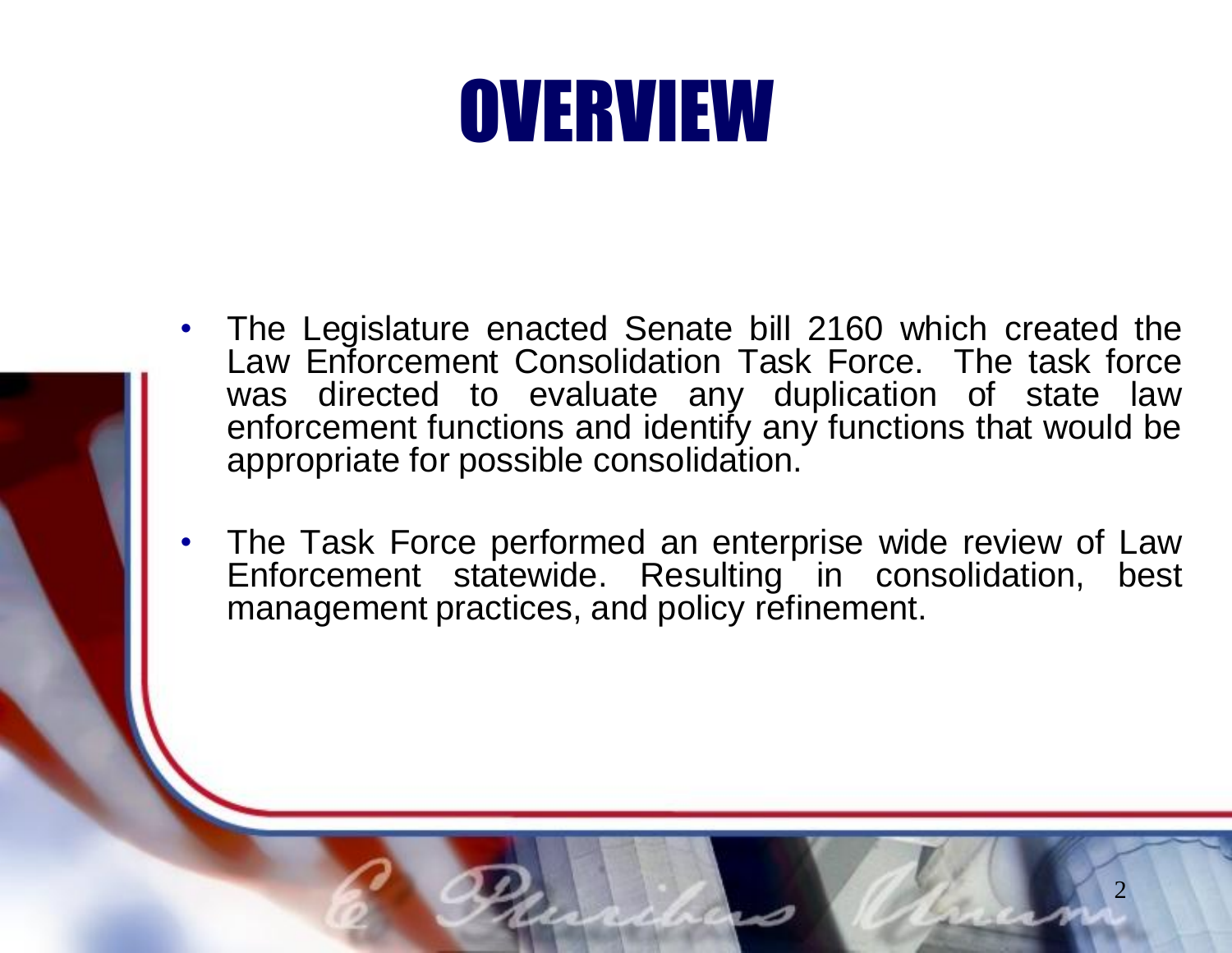**Accreditation Team-** Concluded that accreditation brings value to agencies and should be continued. The majority of state law enforcement entities voluntarily participate in a state or national accreditation.

**Agriculture Interdiction & Commercial Vehicle Enforcement –** Consolidation of DACS & FHP operations are not recommended. However potential efficiencies may be gained by co-locating FHP-DACS operations on US 1,US 17, & US 27. Further operational review is underway and should be ready for consideration prior to the June 30, 2012 task force expiration.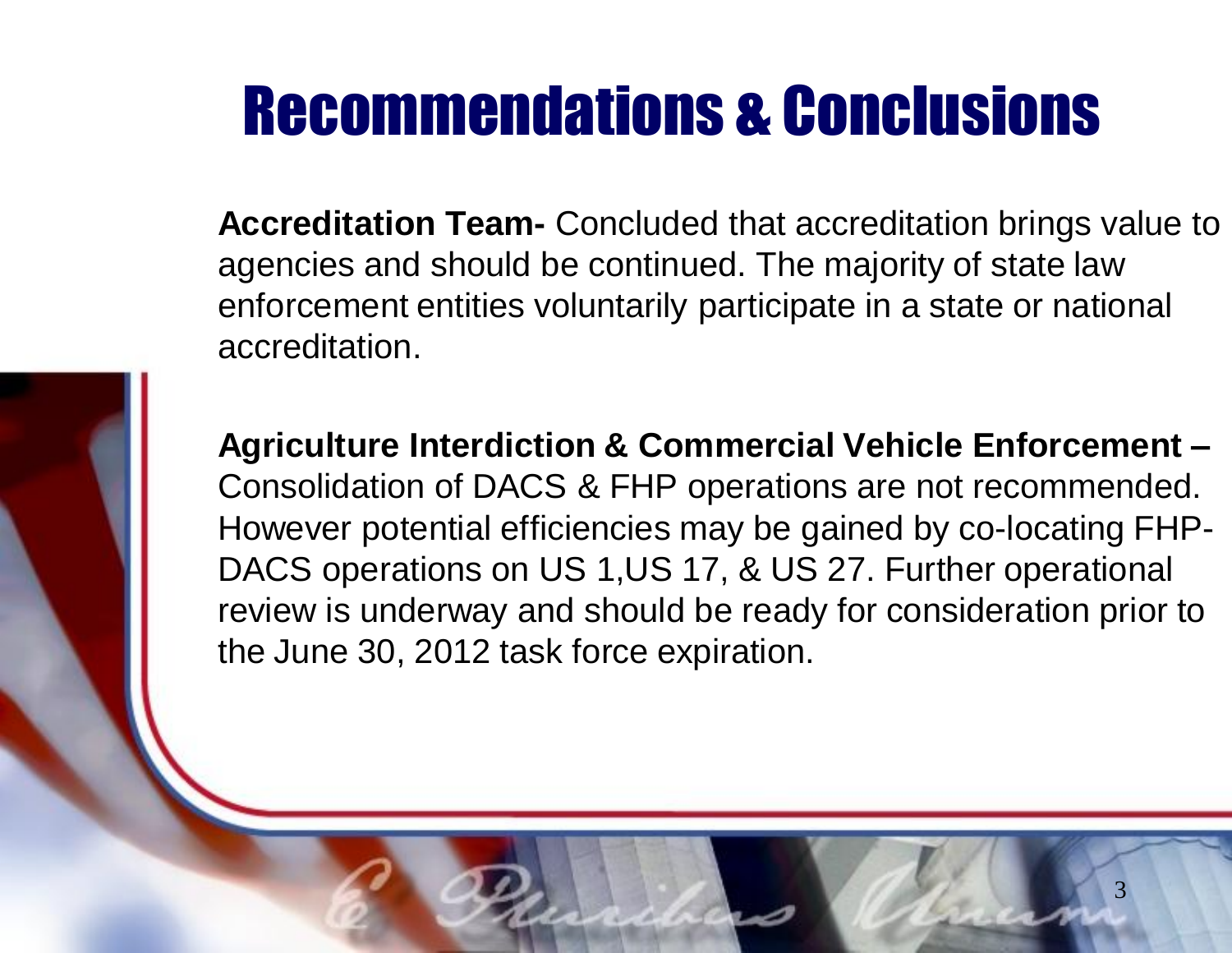#### **Environmental Law Enforcement-**

Determined that improvements are possible by integrating the DEP Division of Law Enforcement and the DACS Office of Agricultural Law Enforcement patrol officers and investigators into the FWC Division of Law Enforcement generating cost efficiencies and reductions in administrative and operating costs through improved staff coordination, equipment use and policy development.

190 positions moved from DEP and DACS to FWC, resulting in savings of \$3.1 million over five years--after the fifth year, will realize a recurring savings of \$1.2 million.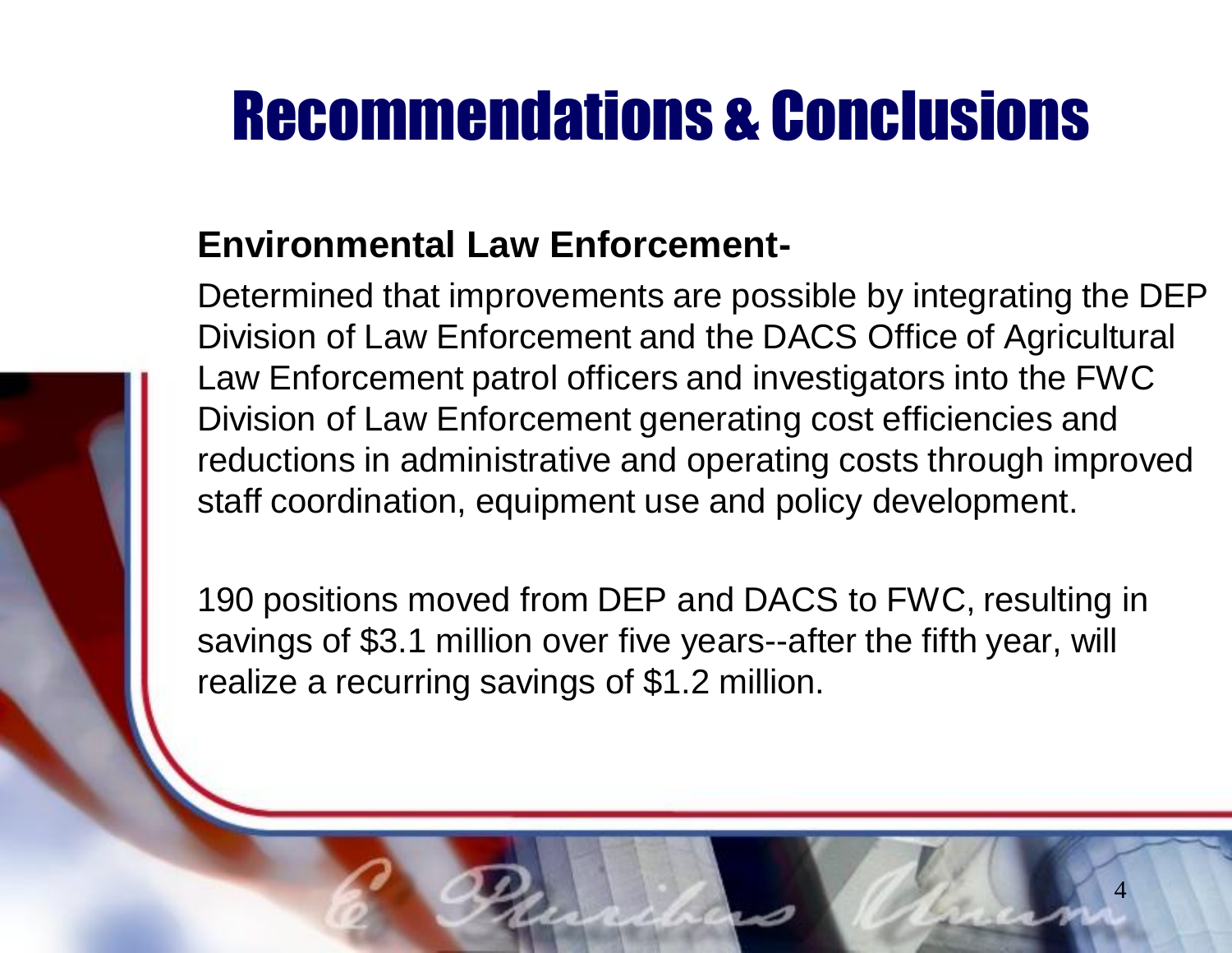**FHP Jurisdiction-**Wide support from Police Chiefs and Sheriffs was expressed to **not** limit FHP's jurisdiction. The task force recommends exploring a "tiered approach" for patrol resource allocation that considers an equitable distribution of traffic crash investigation.

**Forensic Sciences-**Determined that each agency has laboratories and equipment that provide services that are unique and specific to their agency missions, and the team could not identify any consolidation opportunities.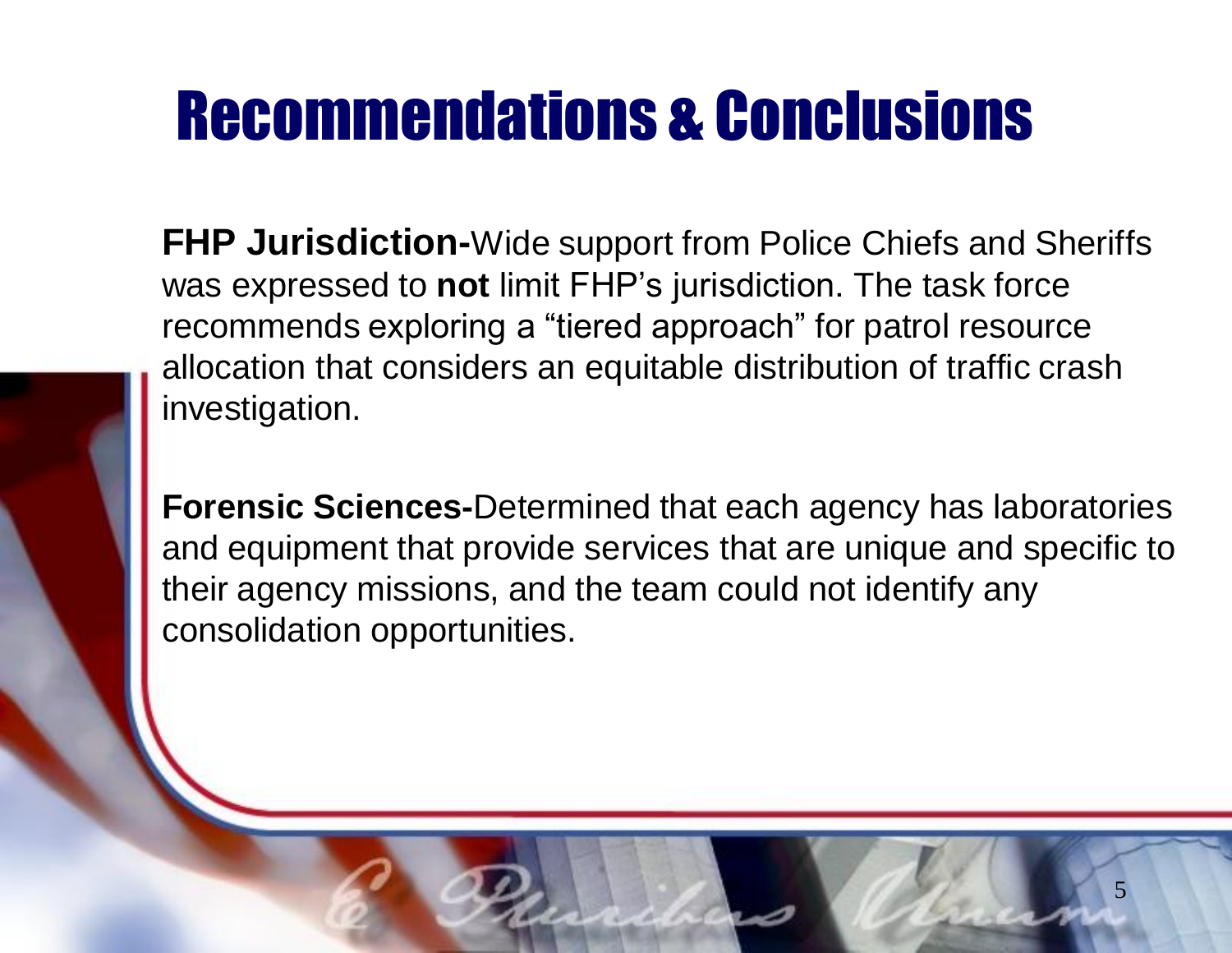**Information Technology-A** notable finding was the high degree to which the law enforcement community already has undertaken and completed consolidation initiatives, centralization and efficient sharing of data and processes. The report suggests several best practices in the IT environment.



**Inspector General Investigative Functions-** Discovered several issues needing legislative clarity, Attorney General Opinions, or agency policy revisions to ensure the autonomy and enhance the performance of IG offices. A potential conflict between the Police Officers Bill of Rights and the protections mandated in the Whistleblower's Act was discovered.

• Another matter that needing further resolve is whether it is a statutory requirement for allegations against sworn personnel be addressed by sworn investigators, or if civilian investigators could handle this function. Issues such as these and others involving manpower, budget and process are critical to ensuring that agency IG offices remain effective.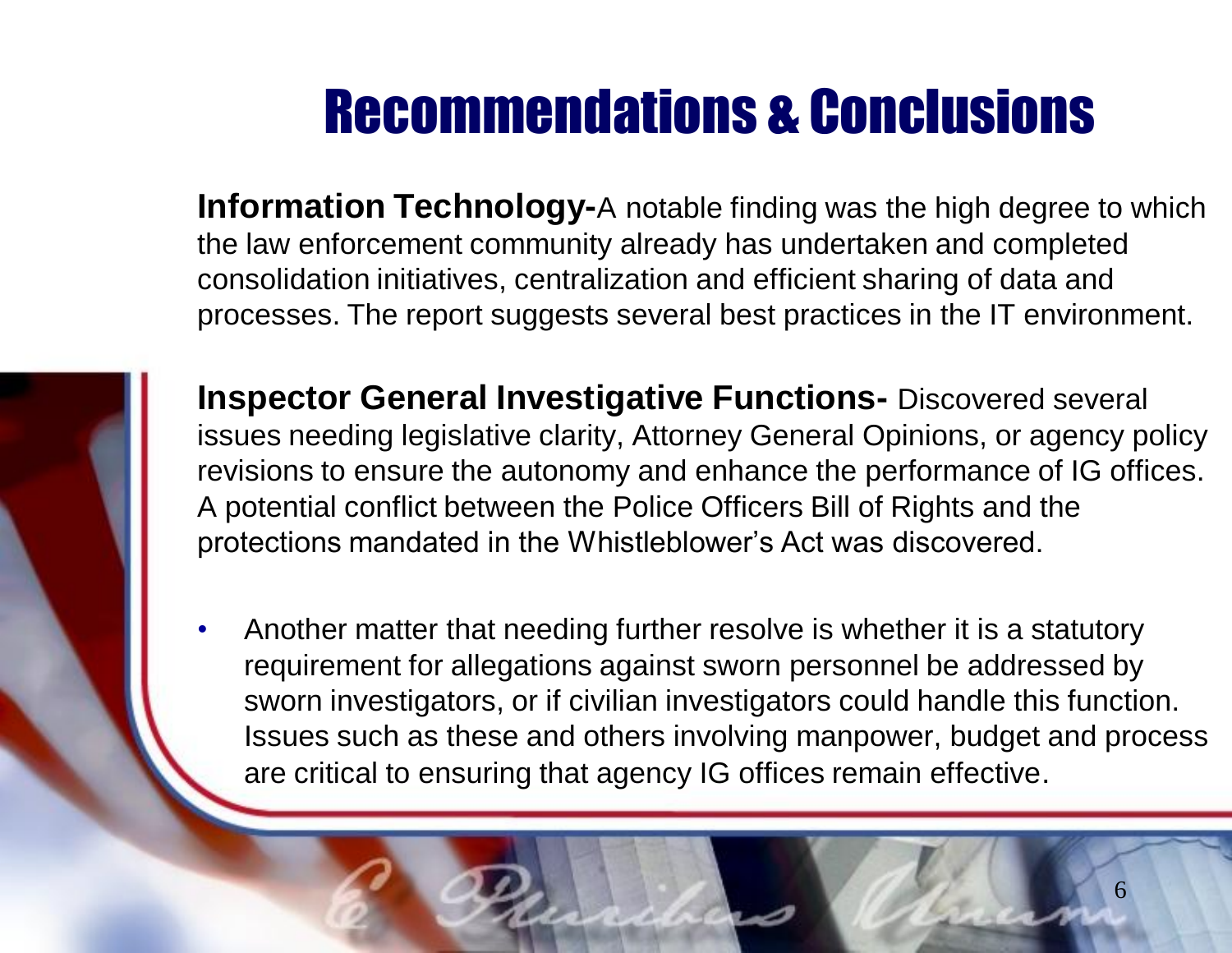**Investigations-**No recommendations were expressed for consolidation.

**Law Enforcement Administration and Support**-This committee report is open for future considerations based upon recommended consolidation efforts.

**Sworn Law Enforcement Vs. Civilianization-Reviewed numerous** positions filled by sworn law enforcement personnel throughout state agencies that are handling duties that could potentially be handled by non-sworn personnel. The team also explored whether agencies with a regulatory function must have sworn personnel to conduct investigations for the agency. Several agencies are conducting a thorough review of the issue, and recommendations are anticipated prior to June 20, 2012.

• Identified specific areas such as accreditation, background investigations, evidence custodian, fleet/property management, regulatory investigations and training coordination that could be handled by non-sworn personnel.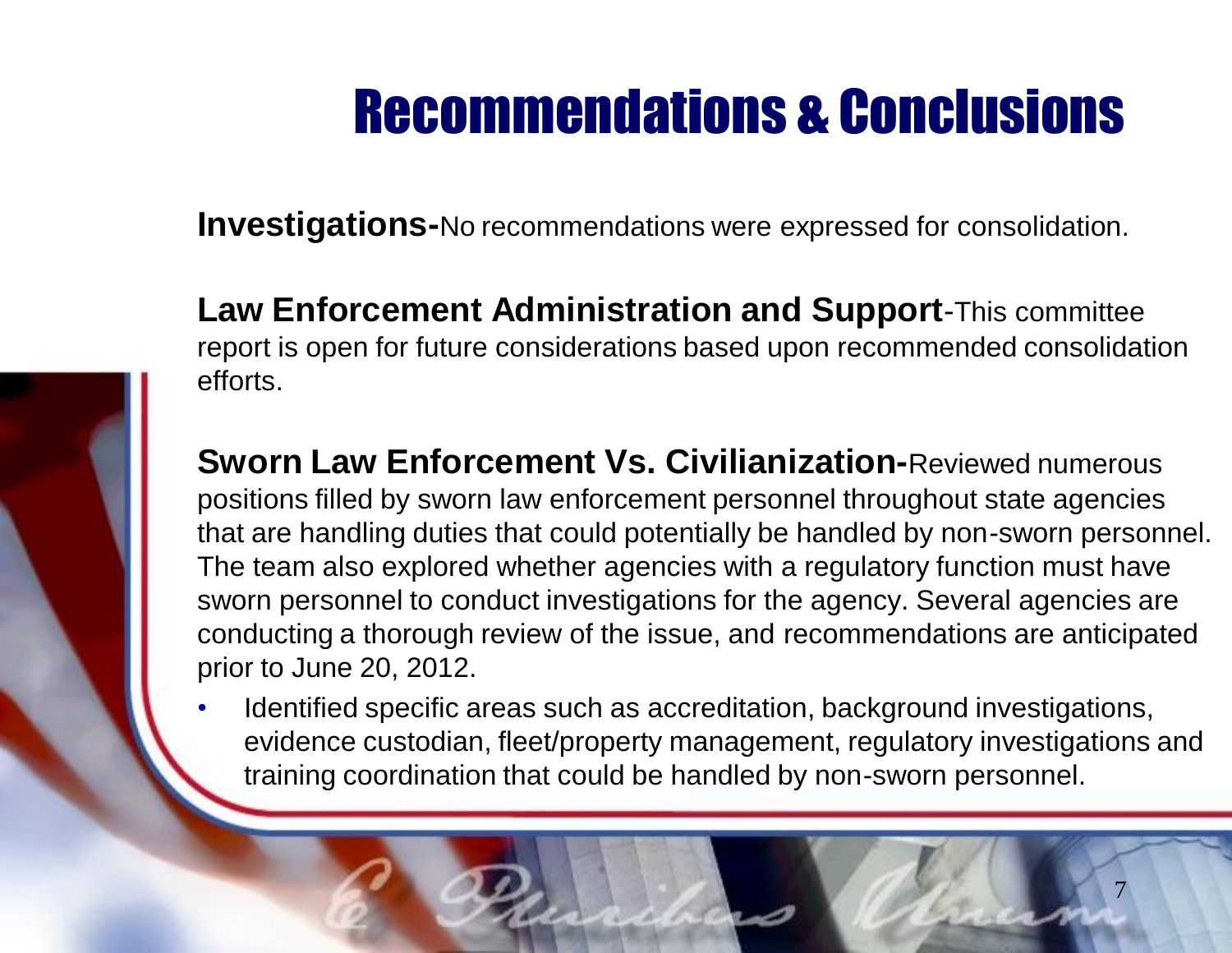**State Aviation Consolidation**-Reviewed state-owned aviation units to determine if any duplication of functions existed. Several recommendations and best practices were identified to increase efficiencies.



Recommendations include:

- Integration of 3 specific air units (FHP, FDLE, & FWC) to prevent duplication of effort, provide all state law enforcement agencies with access to a variety of resources, and the ability to cross-train pilots, resulting in better trained and diversified pilots.
- Creation of a State Aviation Managers Group to ensure efficient and effective overall operations.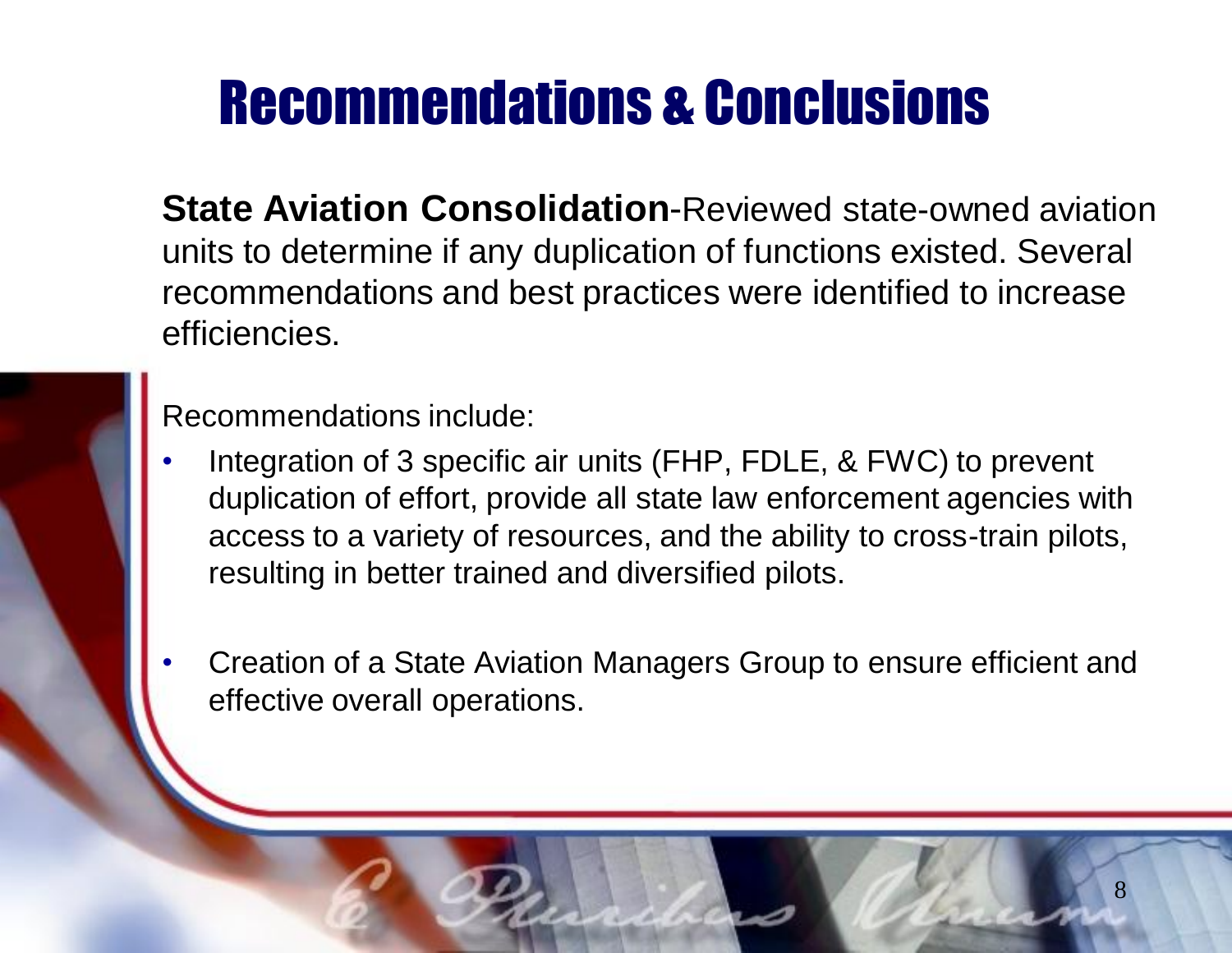**Training**-Recommends that all state law enforcement agencies be required to satisfy the statutorily mandated portions of the mandatory retraining requirements through "distance" or on-line learning.



**Vehicle/Fleet Management and Logistics–**Recommends consolidating State law enforcement vehicle fleet acquisition and management into one agency, where either DMS or DHSMV is the lead agency.

Additionally, the team recommends identifying a funding source and allocate it to the purchase and maintenance of all state law enforcement vehicles.